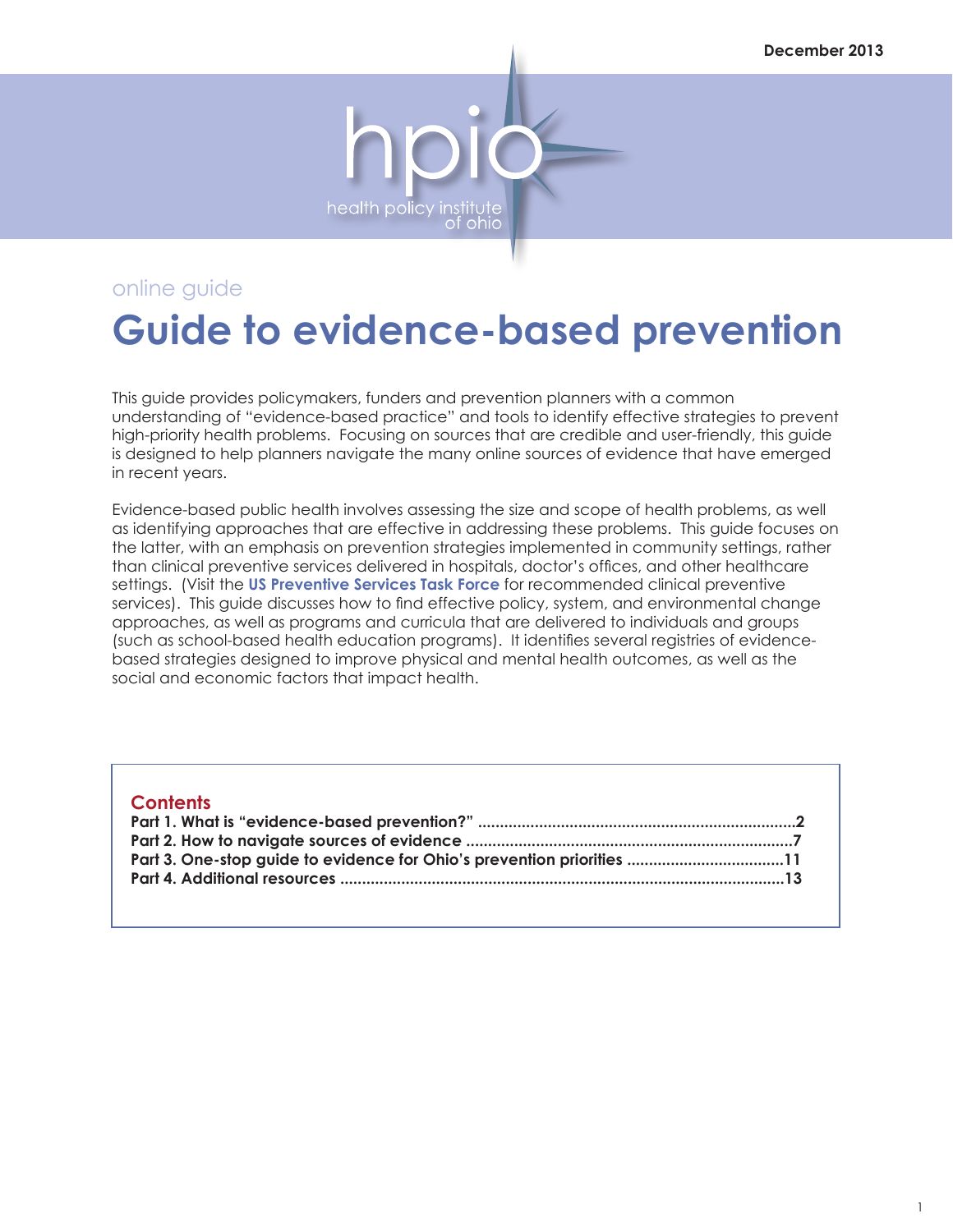# np **Guide to evidence-based prevention**

# **Part 1. What is "evidence-based prevention?"**

The term "evidence-based" is used in two different ways in the context of prevention and public health. First, "evidence-based practice" and "evidence-based public health" are broad terms, often used interchangeably, that refer to the process of using scientific evidence to identify health problems and effective health improvement strategies. The following definition, which has been adopted by the Public Health Accreditation Board (PHAB)<sup>1</sup>, embraces this broad understanding of the use of evidence in public health practice:

**Evidence-based practice** (Brownson, et. al, 2009). Evidence-based practice involves making decisions on the basis of the best available scientific evidence, using data and information systems systematically, applying program-planning frameworks, engaging the community in decision making, conducting sound evaluation, and disseminating what is learned.2 Note: This definition can also be applied to evidence-based *public health*.

The term "evidence based" is also used as a "seal of approval" to indicate that a specific program or strategy has been evaluated and proven to be effective in improving health. This "seal of approval" can be given by academic researchers, expert panels or government agencies that have reviewed evidence about the program, or independent organizations that rate the effectiveness of programs. The following definition refers to this more specific use of the term "evidence based," which is the primary focus of this online guide:

**Evidence-based prevention strategy** (HPIO, 2013). Programs, policies or other strategies that have been evaluated and demonstrated to be effective in preventing health problems based upon the best-available research evidence, rather than upon personal belief or anecdotal evidence.

Criteria for classifying a program, policy or other strategy as "evidence-based" vary across disciplines and agencies, which can make it challenging for policymakers and prevention planners to determine which strategies they should implement. Regardless of these challenges, however, evidence about the effectiveness of prevention strategies should be an important factor in policymaking decisions, and evidence-based practice is a foundational public health capability. (See Public Health Accreditation Board (PHAB) **[Domain 10 Evidence-Based Practice](http://www.phaboard.org/wp-content/uploads/PHAB-Standards-and-Measures-Version-1.0.pdf)  [and Standard 10.1](http://www.phaboard.org/wp-content/uploads/PHAB-Standards-and-Measures-Version-1.0.pdf)** regarding the identification and use of best available evidence.)

When done well, evidence-based practice increases the effectiveness, efficiency and accountability of public health interventions by steering resources toward "what really works" based on expert evidence, while also providing space for innovative development and evaluation of new strategies informed by the experiences of community members and front-line practitioners.

Three concepts are useful for understanding what is meant by the term "evidence based:"

- **1. Types of evidence that inform decision making**: Best available research evidence, experiential evidence, and contextual evidence
- **2. Level of effectiveness in reaching desired outcomes:** Continuum from highly effective to ineffective or harmful
- **3. Strength of scientific evidence:** Continuum from well-supported through rigorous research methods to undetermined programs that have not yet been evaluated.

The next two sections of this guide describe these concepts.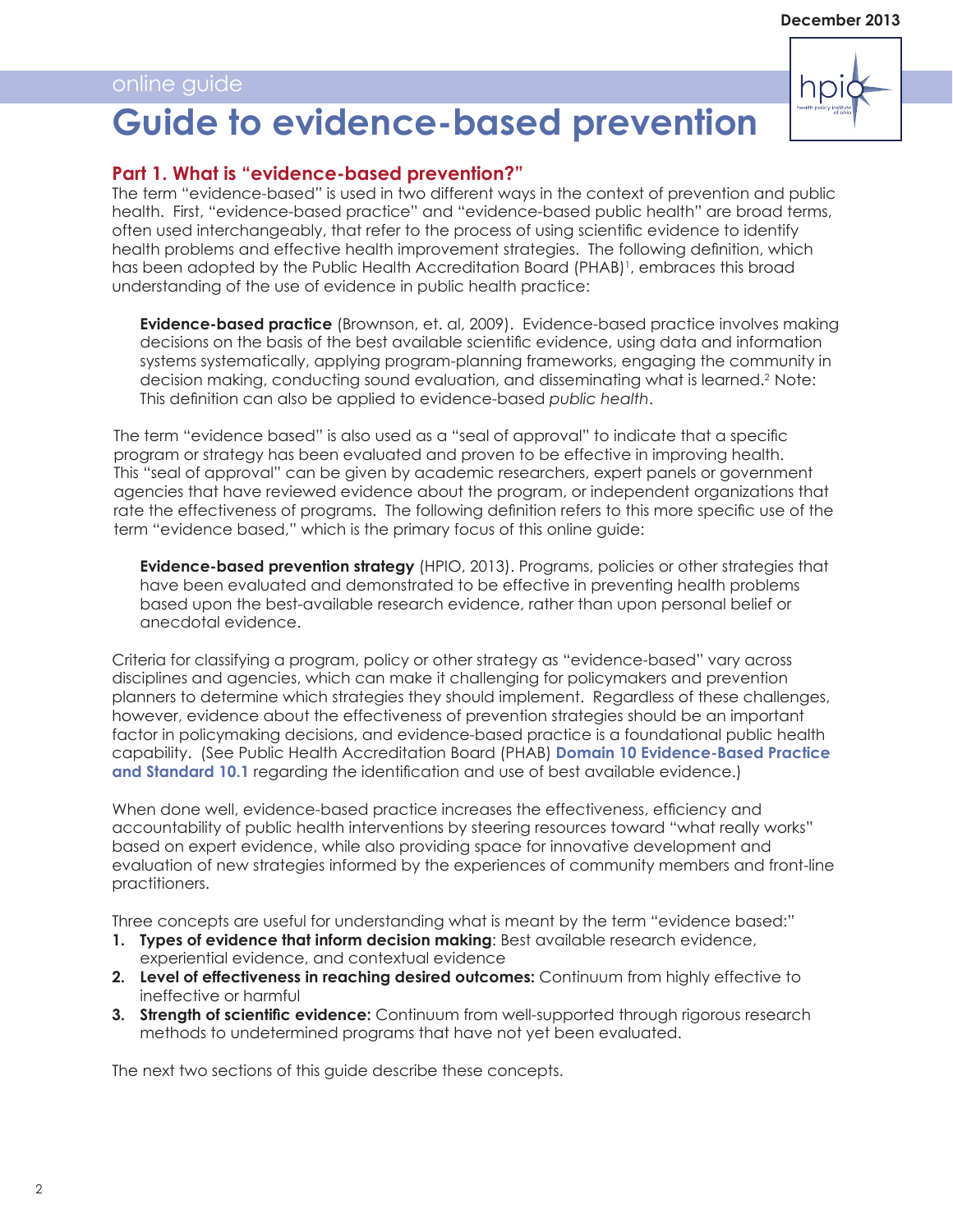# **Types of evidence that inform decision making**

Research-based evidence of effectiveness is very important to consider when selecting prevention strategies to fund and implement. Many other factors, however, impact the success of public health activities, such as cultural appropriateness, how well the strategy fits with community conditions, and the availability of adequate resources to implement the strategy. Good decision making, therefore, balances researchbased evidence with experiential evidence and contextual evidence (see Figures 1a and 1b). Experiential evidence refers to professional insight and intuitive expertise that is accumulated over time. Contextual evidence is based on factors that address whether a strategy is useful and feasible for a particular community.3 A well-designed policymaking or community health planning process will acknowledge and incorporate these three types of evidence.

### **Level of effectiveness and strength of scientific evidence**

Research-based evidence can tell us if a prevention strategy has been shown to be highly effective, moderately effective, or ineffective in achieving its desired outcomes. This is referred to as level of effectiveness. In order to assess the quality and meaningfulness of research-based evidence, the strength of the scientific evidence must also be considered. The strength of scientific evidence refers to how rigorously a program has been evaluated and how strong the evidence is that the program produced the desired outcomes, rather than other factors. *The Continuum of Evidence of Effectiveness*<sup>5</sup> provides a useful framework for understanding level of effectiveness and strength of

Figure 1a. **A framework for thinking about evidence4**





**Local community health improvement plan example**

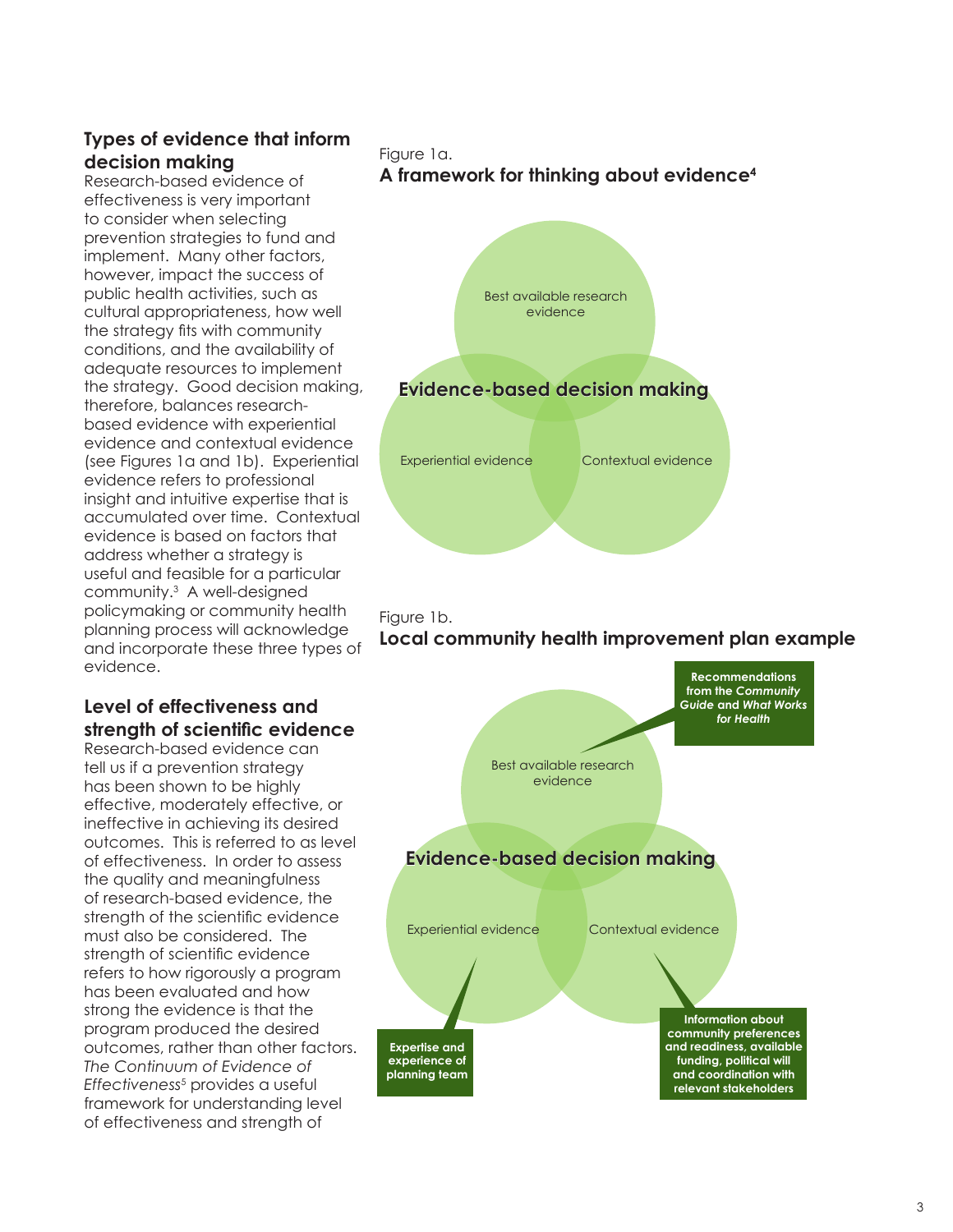# Figure 2. **Continuum of evidence of effectiveness**



**Source:** Puddy, R.W. and Wilkins, N. (2011). Understanding Evidence Part 1: Best Available Research Evidence. A Guide to the Continuum of Evidence of Effectiveness. US Centers for Disease Control and Prevention.

evidence (See Figure 2).

Systematic reviews and evidence registries typically combine the two concepts of effectiveness and strength of evidence in order to categorize prevention strategies and make recommendations. Programs that have strong evidence demonstrating that they

are effective in achieving outcomes are generally classified as "evidence based," but may also be referred to as a "best practice," "well supported," or a "model program." Programs that have been shown to be effective through less rigorous evaluation methods are often referred to as "promising," "emerging," "innovative," or "untested." Figure 3

#### Figure 3.

### **Terms commonly used to classify prevention strategies by level of effectiveness and strength of scientific evidence**

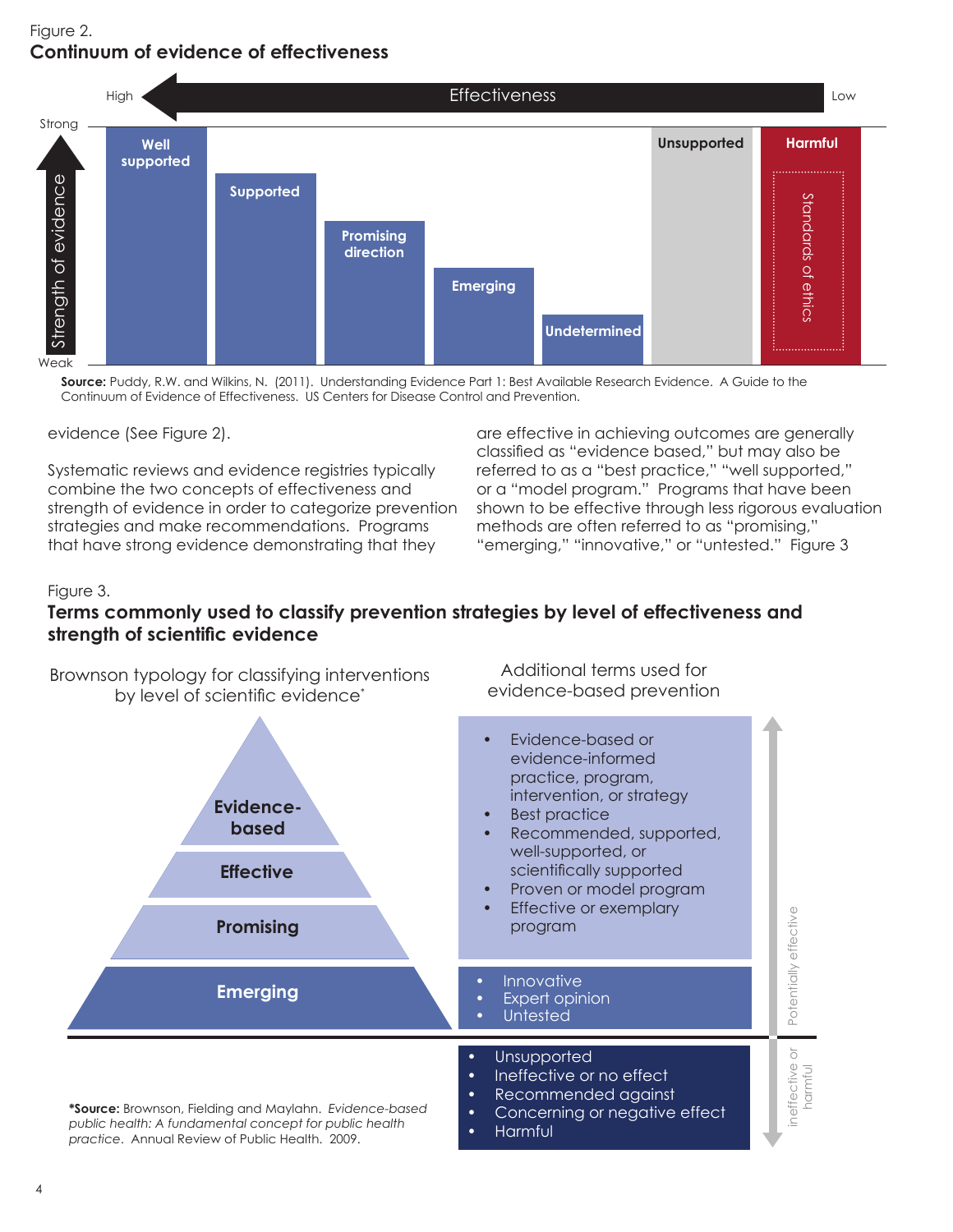displays a well-recognized typology for classifying interventions by level of scientific evidence on the left and related terms that are often used in prevention practice guidelines on the right. Figure 4 lists several credible registries of evidence-based prevention programs and displays the terms they use to classify programs along the continuum of evidence of effectiveness. This analysis highlights the range of terms used by expert panels, government agencies, and other organizations that make recommendations about prevention

#### Figure 4.

#### **Evidence of effectiveness categories used by online prevention evidence registries**

|                                                                                                                                                                                                                 | <b>Evidence of Effectiveness*</b>                                                                                                                                       |                                                                                                  |                                                                                                                               |
|-----------------------------------------------------------------------------------------------------------------------------------------------------------------------------------------------------------------|-------------------------------------------------------------------------------------------------------------------------------------------------------------------------|--------------------------------------------------------------------------------------------------|-------------------------------------------------------------------------------------------------------------------------------|
| Online evidence registry                                                                                                                                                                                        | <b>Well Supported or</b><br><b>Supported</b>                                                                                                                            | <b>Promising Direction,</b><br><b>Emerging, or Undetermined</b>                                  | <b>Unsupported or Harmful</b>                                                                                                 |
| <b>Guide to Community Preventive Services</b><br>(Community Guide)<br>Comprehensive range of health-related<br>topics                                                                                           | $\bullet$<br>Recommended-<br>Strong evidence<br>Recommended-<br>$\bullet$<br>Sufficient evidence                                                                        | Insufficient evidence                                                                            | Recommended against                                                                                                           |
| <b>What Works for Health</b><br>Comprehensive range of health-related<br>topics                                                                                                                                 | $\bullet$<br>Scientifically supported<br>Some evidence<br>$\bullet$                                                                                                     | $\bullet$<br>Expert opinion<br>Insufficient evidence<br>$\bullet$<br>$\bullet$<br>Mixed evidence | Evidence of ineffectiveness                                                                                                   |
| <b>National Registry of Evidence-based</b><br><b>Programs and Practices (NREPP)</b><br>Mental health promotion, substance<br>abuse prevention, mental health and<br>substance abuse treatment                   | NREPP rates programs based upon quality of research and readiness for dissemination.<br>NREPP does not recommend specific programs or rate their overall effectiveness. |                                                                                                  |                                                                                                                               |
| <b>Promising Practices Network</b><br>Child and adolescent physical and<br>mental health, school success, juvenile<br>justice, and poverty                                                                      | Proven program                                                                                                                                                          | Promising program                                                                                |                                                                                                                               |
| <b>California Evidence-Based Clearinghouse</b><br>for Child Welfare<br>Child welfare, mental health, and early<br>childhood intervention                                                                        | Well-supported by<br>$\bullet$<br>research evidence<br>$\bullet$<br>Supported by research<br>evidence                                                                   | Promising research<br>evidence                                                                   | Evidence fails to<br>$\bullet$<br>demonstrate effect<br>$\bullet$<br>Not able to be rated<br>Concerning practice<br>$\bullet$ |
| <b>Blueprints for Healthy Youth Development</b><br>Youth behavior, education, emotional<br>well-being, health, and positive<br>relationships                                                                    | $\bullet$<br>Promising programs<br>Model programs<br>$\bullet$                                                                                                          |                                                                                                  |                                                                                                                               |
| <b>What Works Clearinghouse**</b><br>Education (early childhood, K-12 and<br>post-secondary)                                                                                                                    | Positive                                                                                                                                                                | $\bullet$<br>Potentially positive<br>$\bullet$<br>Mixed                                          | $\bullet$<br>No discernible effect<br>Potentially negative<br>$\bullet$<br>$\bullet$<br><b>Negative</b>                       |
| Crimesolutions.gov<br>Criminal justice, juvenile justice, and crime<br>victim services                                                                                                                          | <b>Effective</b>                                                                                                                                                        | Promising                                                                                        | No effects                                                                                                                    |
| Public Health Law Research - Evidence<br><b>Briefs</b><br>Physical and mental health and housing                                                                                                                | <b>Effective</b>                                                                                                                                                        | Uncertain                                                                                        | Harmful                                                                                                                       |
| Office of Juvenile Justice and<br><b>Delinquency Prevention (OJJDP) Model</b><br><b>Programs Guide</b><br>Juvenile justice, delinquency prevention<br>mental health, violence prevention, and<br>school success | Exemplary<br>$\bullet$<br><b>Effective</b><br>$\bullet$                                                                                                                 | Promising                                                                                        |                                                                                                                               |
| <b>Research-tested Intervention Programs</b><br>(RTIPs)<br>Cancer screening, nutrition, physical<br>activity, tobacco, sun safety and other<br>aspects of cancer control                                        | RTIPs rates each intervention on a five-point scale for three categories: Research<br>integrity, intervention impact and dissemination capability                       |                                                                                                  |                                                                                                                               |

\*Based upon the *Continuum of Evidence of Effectiveness.* Puddy, R.W. and Wilkins, N. (2011). U*nderstanding Evidence Part 1: Best Available Research Evidence. A Guide to the Continuum of Evidence of Effectiveness*. US Centers for Disease Control and Prevention. http://www.cdc.gov/violenceprevention/pdf/understanding\_evidence-a.pdf

\*\*In addition to assigning an Effectiveness Rating (shown above), What Works Clearinghouse also rates programs based upon an Improvement index and an Extent of Evidence classification.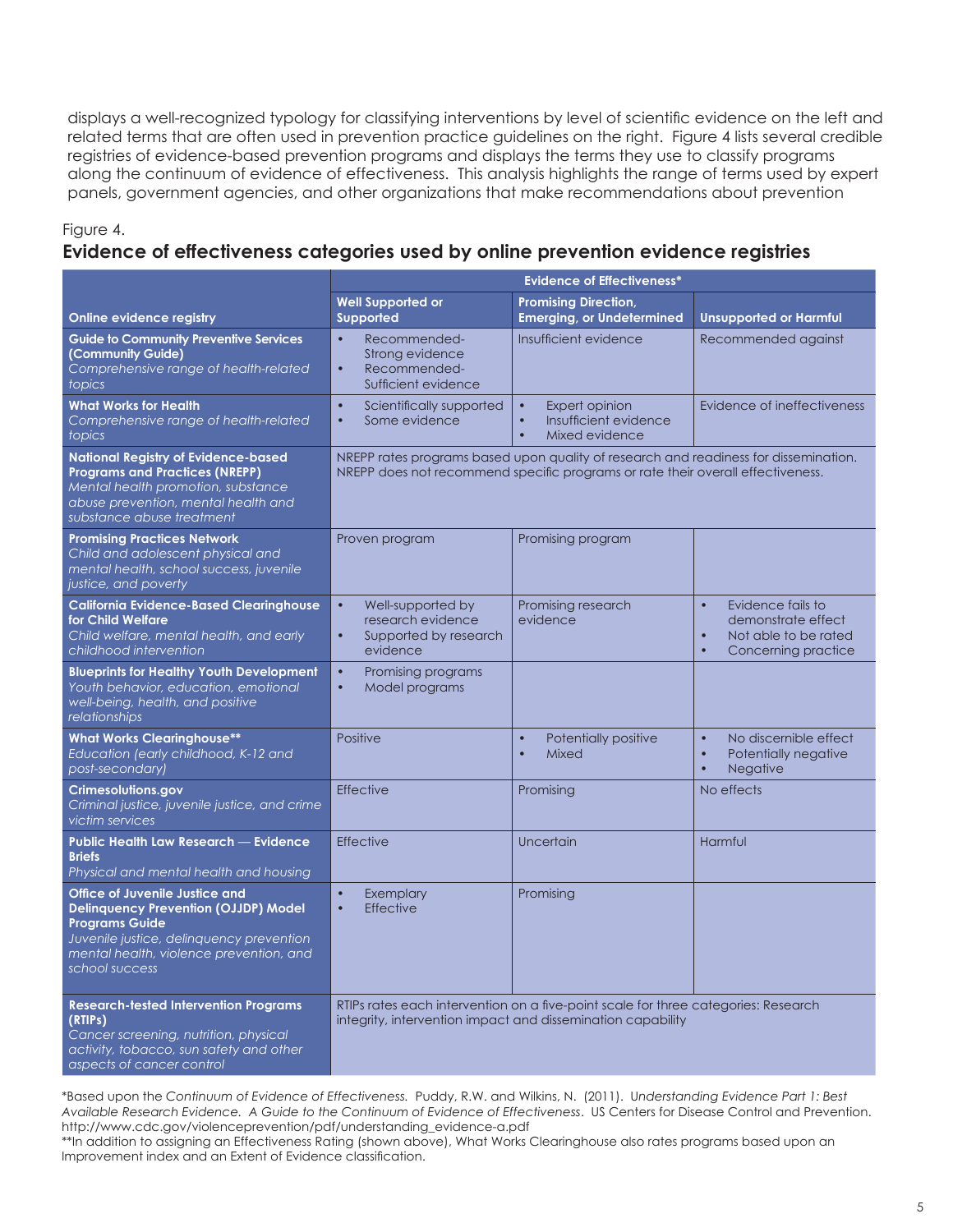#### programs.

#### **Limitations and challenges of "research-based" evidence**

Despite its value for improving the efficiency and effectiveness of public health prevention, there are several shortcomings to the way "research-based" evidence is sometimes used in planning and policymaking. First, rigid requirements to only fund evidence-based interventions may stifle innovation and authentic community engagement. Second, a narrow focus on highly rigorous research methods (such as randomized control trials and other experimental designs) tends to side-line or undervalue approaches that are implemented at the population level (such as policy change) and primary prevention efforts that require a long time period to achieve outcomes. Unlike evidence-based medicine which is based upon studies in highly-controlled clinical settings, evidence-based public health draws upon research conducted in complex real-world conditions that often do not allow for control groups or other aspects of experimental designs that help to pin-point the impact of a specific intervention. Similarly, evidence ratings and registries such as NREPP have largely focused on "programs in a box" that are delivered to individuals or groups (often in school and social service settings) and are easily evaluated using traditional pre/post-intervention research methods. Policy, system, and environmental change approaches, however, are more difficult to evaluate and are therefore less prominent in many systematic reviews and evidence reaistries.

When implementing programs or strategies classified as "evidence-based," public health professionals must balance two priorities: fidelity and community fit. Fidelity refers to the extent to which a program is implemented as intended. High fidelity occurs when a program is replicated using the same methods, protocols, population groups, and settings that were in place when the program was evaluated and found to be effective. Clear implementation guidance — such as a training manual, policy templates, or other documentation—is critical for effective replication. Community fit and socio-cultural relevance refer to the extent to which a program is compatible with cultural beliefs, local community norms, and participant needs and interests. A program developed for inner-city African American students in a classroom setting, for example, may need to be modified in order to be effective for rural White youth in a 4-H Club setting. The ability to adapt an evidence-based approach to fit unique community settings and needs—while maintaining the core elements of the strategy that make it effective—is an important aspect of evidence-based public health practice.

#### **Notes**

- 1. Public Health Accreditation Board (PHAB) Acronyms and Glossary of Terms, Version 1.0. 2011.
- 2. Brownson, Fielding and Maylahn. Evidence-based public health: A fundamental concept for public health practice. Annual Review of Public Health. 2009.
- 3. Puddy, R.W. and Wilkins, N. (2011). Understanding Evidence Part 1: Best Available Research Evidence. A Guide to the Continuum of Evidence of Effectiveness. US Centers for Disease Control and Prevention. http://www.cdc.gov/ violenceprevention/pdf/understanding\_evidence-a.pdf
- 4. Ibid.
- 5. Idid.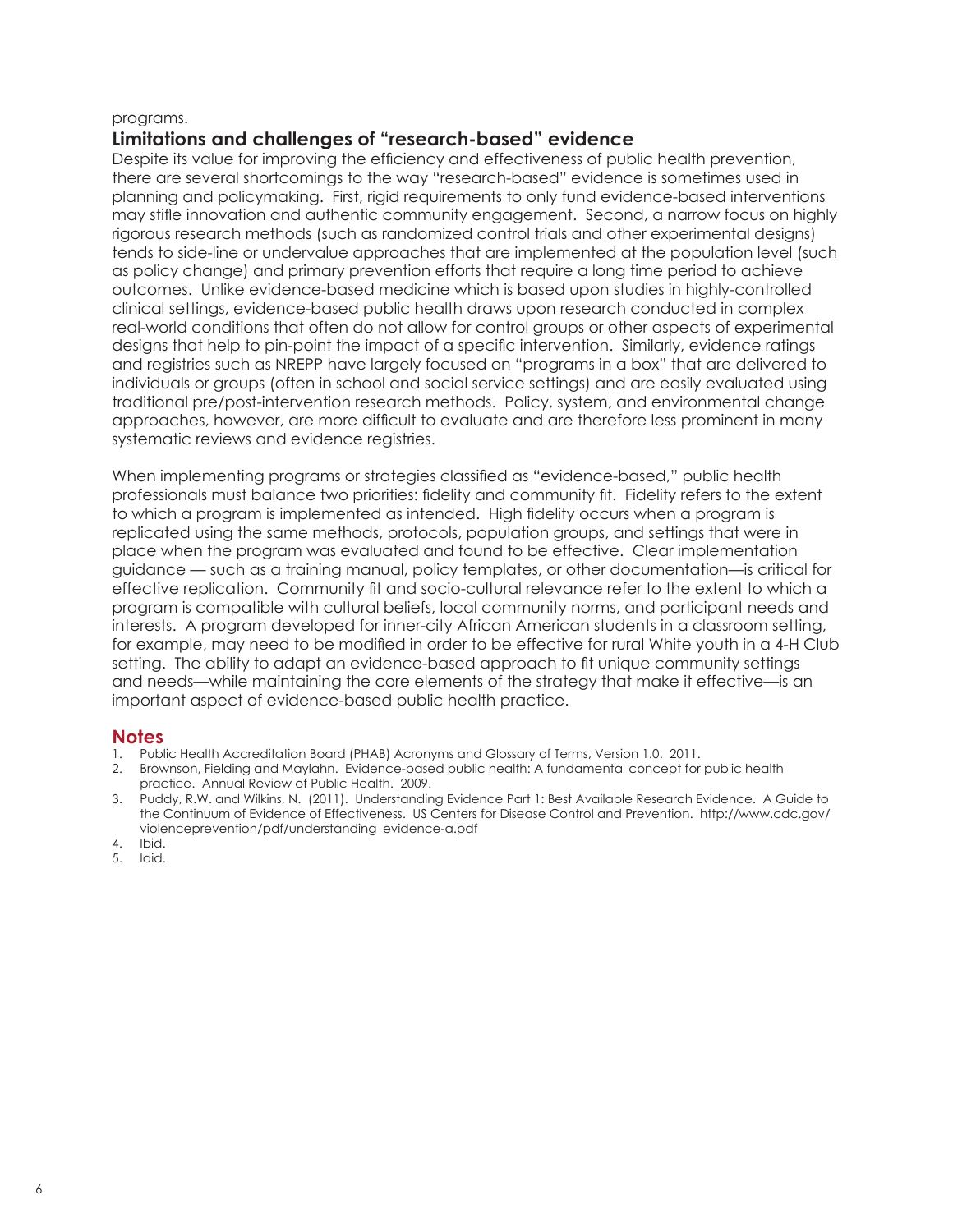# **Guide to evidence-based prevention**

### **Part 2. How to navigate sources of evidence**

Figure 5. There are numerous systematic reviews and online registries of evidence-based prevention strategies. Each has its benefits and drawbacks, and no one source is complete. It can therefore be challenging to sort out which of these sources has the most credible information and is the best fit for a decision-making process. Figure 5 below displays the types of sources where available evidence on prevention strategies can typically be found.

# **Sources of evidence-based strategies**

| <b>Type of source</b>                                                                                                                                                                                                                                                                                                                                                                                                                                                            | <b>Examples</b>                                                                                                                                                                                                                                                                                                                                                                                                                                                                                                                                                                                                                                                                                                                             | and strength<br>of evidence | Ease of<br><b>use</b> |
|----------------------------------------------------------------------------------------------------------------------------------------------------------------------------------------------------------------------------------------------------------------------------------------------------------------------------------------------------------------------------------------------------------------------------------------------------------------------------------|---------------------------------------------------------------------------------------------------------------------------------------------------------------------------------------------------------------------------------------------------------------------------------------------------------------------------------------------------------------------------------------------------------------------------------------------------------------------------------------------------------------------------------------------------------------------------------------------------------------------------------------------------------------------------------------------------------------------------------------------|-----------------------------|-----------------------|
| <b>Systematic reviews</b><br>A literature review that attempts to identify,<br>appraise and synthesize all the empirical<br>evidence that meets pre-specified eligibility<br>criteria. <sup>10</sup> Systematic reviews of randomized<br>controlled trials are considered the "gold<br>standard" of evidence.                                                                                                                                                                    | Guide to Community Preventive Services (Community<br>$\bullet$<br>Guide)<br>US Preventive Services Task Force recommendations<br>$\bullet$<br>(USPSTF)<br>The Cochrane Collaborative<br>$\bullet$<br>The Campbell Collaboration Library of Systematic Reviews<br>$\bullet$                                                                                                                                                                                                                                                                                                                                                                                                                                                                  | High                        | Moderate              |
| Peer-reviewed literature<br>Articles and reports that have gone through<br>a formal process to assess quality, accuracy,<br>and validity.                                                                                                                                                                                                                                                                                                                                        | Articles published in academic and scientific journals, such as<br>the American Journal of Public Health, American Journal of<br>Preventive Medicine or the New England Journal of Medicine.<br>Many can be accessed online through PubMed, Medline,<br>Google Scholar, etc.                                                                                                                                                                                                                                                                                                                                                                                                                                                                | Moderate to high            | Low                   |
| Searchable databases and evidence<br>registries<br>Online clearinghouses designed to<br>disseminate information about evidence-<br>informed strategies in a user-friendly format.<br>These databases use specific criteria to<br>screen programs and policies, and most<br>also rate strategies on the strength of<br>their available evidence of effectiveness<br>(such as, scientifically supported, some<br>evidence, insufficient evidence, evidence of<br>ineffectiveness). | What Works for Health (County Health Rankings and<br>$\bullet$<br>Roadmaps)*<br>National Registry of Evidence-Based Programs and<br>$\bullet$<br>Practices (NREPP)<br>Research-tested Intervention Programs (RTIPs)*<br>$\bullet$<br>Promising Practices Network - Programs That Work*<br>$\bullet$<br>California Evidence-based Clearinghouse for Child<br>$\bullet$<br>Welfare*<br>What Works Clearinghouse*<br>$\bullet$<br>Blueprints for Health Youth Development*<br>$\bullet$<br>Public Health Law Research - Evidence briefs*<br>$\bullet$<br>Crimesolutions.gov*<br>$\bullet$<br>Office of Juvenile Justice and Delinquency Prevention<br>$\bullet$<br>(OJJDP) Model Programs Guide*<br>*Provide evidence-of-effectiveness ratings | Moderate to high            | High                  |
| <b>Grey literature</b><br>Electronic or print format documents<br>produced by government agencies,<br>academic institutions, and other<br>organizations not controlled by commercial<br>publishing. <sup>11</sup>                                                                                                                                                                                                                                                                | Recommendations from expert panels, such as the<br>$\bullet$<br>Institute of Medicine (IOM) and the National Prevention,<br>Health Promotion, and Public Health Council<br>Reports from federal agencies such as the US Centers<br>$\bullet$<br>for Disease Control (CDC) and Prevention or the US<br>Department of Health and Human Services (HHS)<br>Reports from nonpartisan organizations, such as the<br>$\bullet$<br>Association of State and Territorial Health Officials<br>(ASTHO), the RAND Corporation, Prevention Institute,<br>PolicyLink, and Trust for America's Health                                                                                                                                                      | Varies widely               | Moderate              |

Source: Modified from Searching the Evidence, County Health Rankings and Roadmaps. http://www.countyhealthrankings.org/sites/default/ files/CHOOSE\_CHRR%20Searching%20the%20Evidence.pdf (accessed 9/9/13)



**Rigor, credibility,**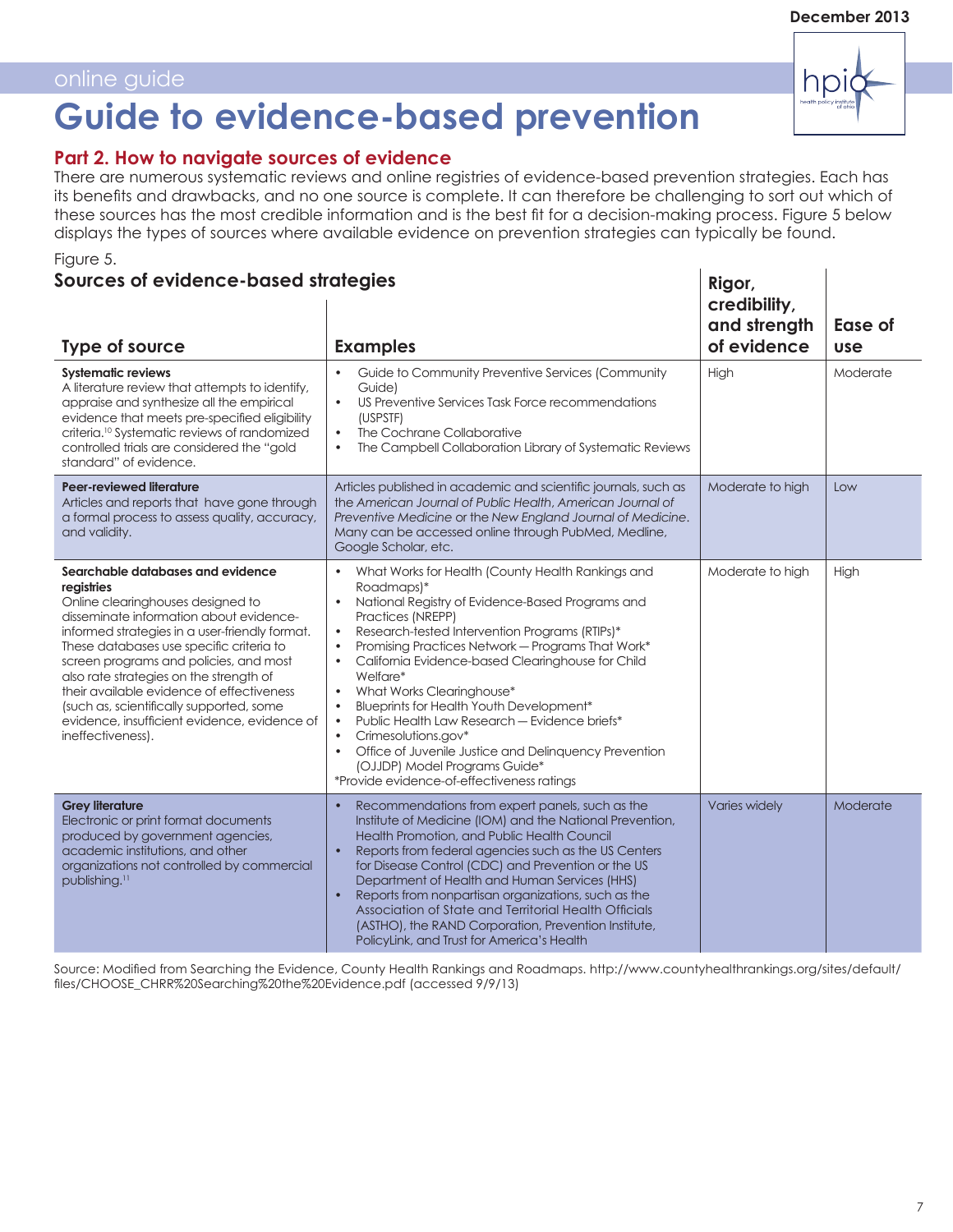### **Where to start**

When considering prevention strategies to implement in community settings (rather than clinical settings), including policy and environmental change approaches, as well as programs that are delivered to individuals, the following sources are excellent places to start (see Figure 6):

- The Community Guide (US Centers for Disease Control and Prevention)
- What Works for Health (County Health Rankings and Roadmaps)
- Topic-specific recommendations from expert panels and other "grey literature"
- Topic-specific evidence registries

As a rigorous systematic review, the US Centers for Disease Control and Prevention's Community Guide is considered to be the "gold standard" source for evidence-based public health interventions in community settings. Not all topics, however, are covered by the Community Guide so it is useful to refer to multiple sources. The What Works for Health online evidence registry covers a broader range of topics and, along with other online evidence registries and recommendations from expert panels, makes an excellent supplement to the Community Guide. The Community Guide and What Works for Health stand out among sources of evidence for being comprehensive (addressing a wide range of health-related topics), including policy and environmental change approaches, and being easy to use. Starting with these sources and then supplementing them with additional materials, such as reports from expert panels and other grey literature, is an excellent first step.

#### **Clarifying goals and narrowing scope**

Defining the goals for a prevention strategy and the scope of the search will help to narrow down the types of sources to consult. Key considerations include:

- **1. Time and expertise.** It can be time-consuming to comb through peer-reviewed literature or through some of the systematic review databases such as the Cochrane Collaborative and Campbell Collaborative. Websites such as the Community Guide and What Works for Health, however, are designed to be user-friendly and do not require a great deal of time or expertise to use.
- **2. Desired outcomes and goals.** Is the aim to reduce risk factors or increase protective factors, or to decrease the prevalence of a disease or condition? Being clear about specific desired outcomes will help to guide the search for evidence. For example, the Community Guide includes sections on obesity and cardiovascular disease (health conditions), but also has recommendations for physical activity and nutrition which address the risk and protective factors, behaviors, and community conditions that affect obesity and cardiovascular disease.
- **3. Type of health issue to be addressed.** Many grey literature reports and searchable databases focus on specific diseases or health conditions, such as cancer, asthma, violence, or drug and alcohol use. Some sources address the social determinants of health. For example, the Campbell Collaboration specializes in crime, justice, education, and social welfare, and the Promising Practices Network reviews programs that address school readiness and poverty. The Community Guide includes recommendations for health equity and What Works for Health reviews a comprehensive set of programs and policies designed to address social and economic factors.
- **4. Type of approach and setting.** Some sources, such as the USPSTF recommendations, only include preventive services for clinical settings, such as screening, counseling, and preventive medications. The Community Guide and What Works for Health include a wide range of approaches, including behavioral and educational programs delivered in community and health care settings, and policy, system, and environmental change strategies.

Online registries, expert panels, and systematic reviews always address a specific scope of topics and intended uses; rather than including the universe of all prevention activities, they narrow the range of programs and strategies they will assess. Figure 7 displays a framework for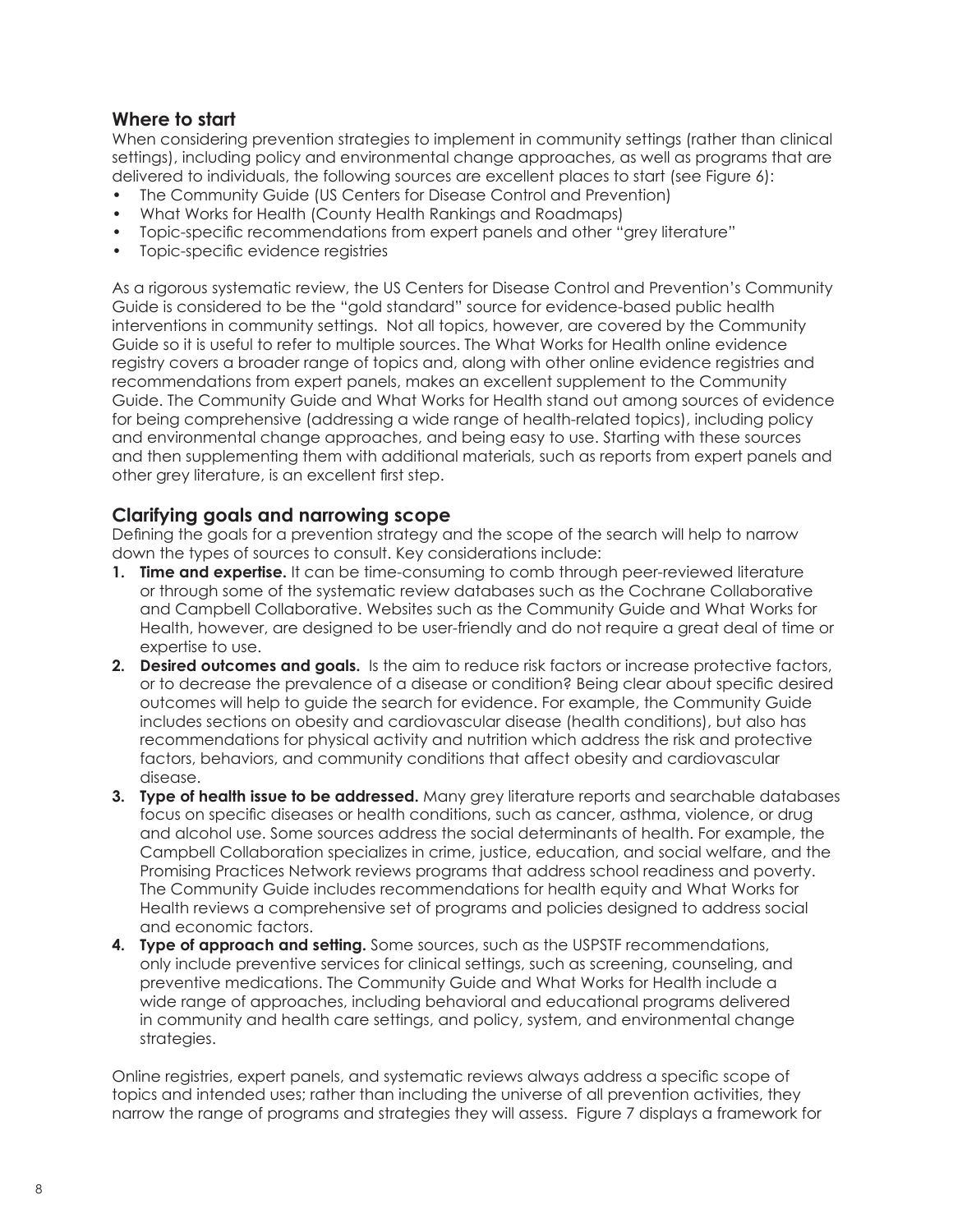understanding how the scope and content of online evidence registries varies depending upon the types of outcomes being addressed, intervention approaches being used, and settings for the programs and strategies they include.

For more information about the steps involved in selecting prevention strategies, including an Ohio case study, view the following publication prepared by the Health Policy Institute of Ohio and the Ohio Department of Health: **[Evidence in Action: A guide to selecting effective](http://a5e8c023c8899218225edfa4b02e4d9734e01a28.gripelements.com/pdf/publications/evidenceinactionohiodeliverable_astho_nnphi_final.pdf)  [prevention strategies](http://a5e8c023c8899218225edfa4b02e4d9734e01a28.gripelements.com/pdf/publications/evidenceinactionohiodeliverable_astho_nnphi_final.pdf)**.

#### Figure 6.

#### **Where to start your search for evidence-based prevention strategies for community settings**

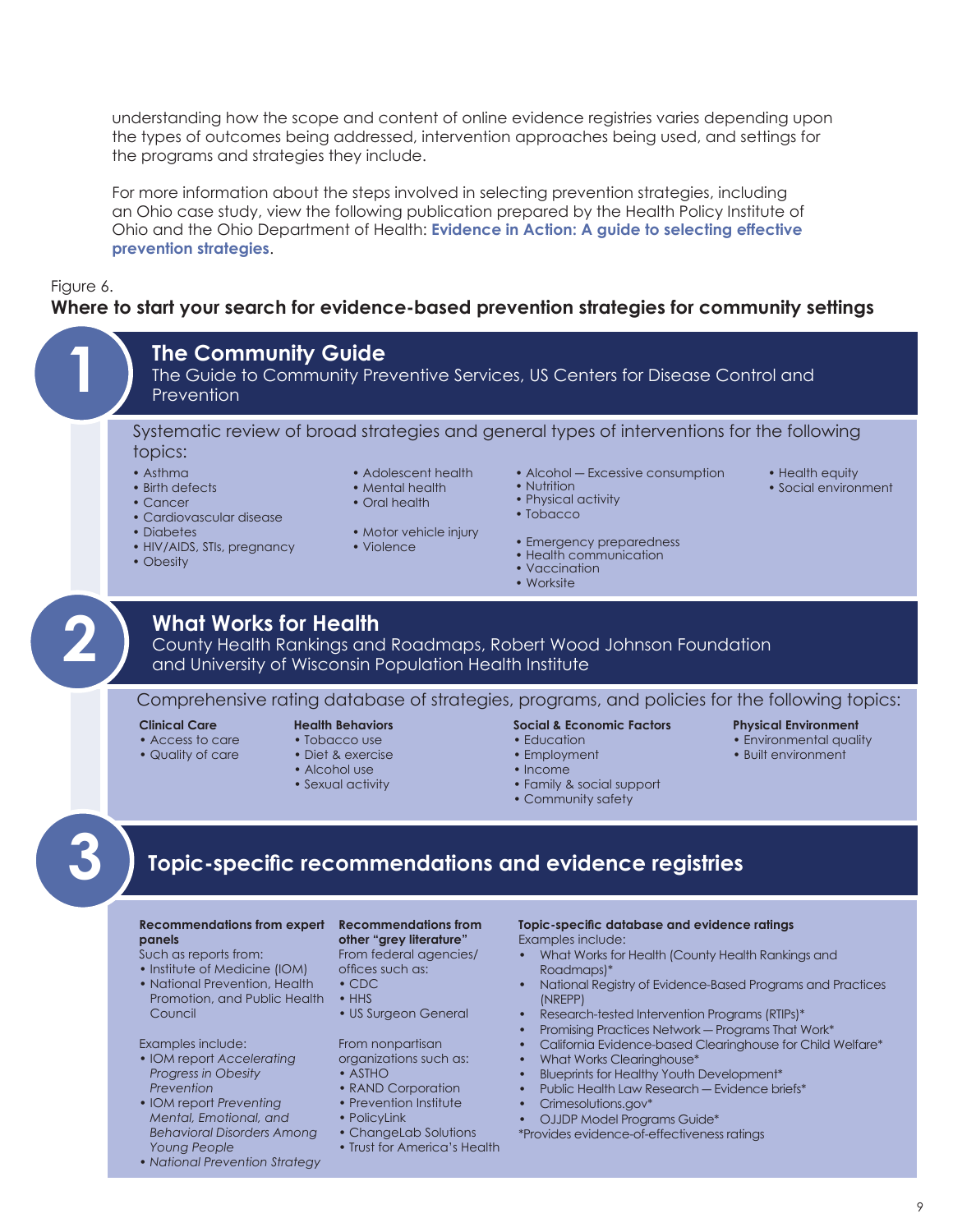### Figure 7.

# **Outcomes, approaches and settings addressed by online registries of evidence-based programs and strategies**

|                            |                                                                                                                                                                                                                                                                                                                                                                                                                                                                                             | <b>ONLINE REGISTRIES OF EVIDENCE-BASED PREVENTION PROGRAMS AND STRATEGIES</b>                                                                                                                                                                                                                                                                                                   |                                                                                                                                                                                                                                                                                                                                                                                                                                                                                                              |
|----------------------------|---------------------------------------------------------------------------------------------------------------------------------------------------------------------------------------------------------------------------------------------------------------------------------------------------------------------------------------------------------------------------------------------------------------------------------------------------------------------------------------------|---------------------------------------------------------------------------------------------------------------------------------------------------------------------------------------------------------------------------------------------------------------------------------------------------------------------------------------------------------------------------------|--------------------------------------------------------------------------------------------------------------------------------------------------------------------------------------------------------------------------------------------------------------------------------------------------------------------------------------------------------------------------------------------------------------------------------------------------------------------------------------------------------------|
|                            | $\bullet$<br>Crime Solutions.gov<br>$\bullet$<br>$\bullet$<br>What Works Clearinghouse (education)<br>$\bullet$<br><b>RISK AND PROTECTIVE FACTORS AND HEALTH BEHAVIORS</b><br>National Registry of Evidence-Based Programs and<br>$\bullet$<br>Practices (NREPP)<br>$\bullet$<br><b>Blueprints for Healthy Child Development</b><br>$\bullet$<br>RTIPs (Research-tested Intervention Programs)<br>٠<br><b>CLINICAL OUTCOMES</b><br><b>Guide to Clinical Preventive</b><br>Services (USPSTF) | SOCIAL, ECONOMIC, AND PHYSICAL ENVIRONMENT (SOCIAL DETERMINANTS OF HEALTH)<br>Promising Practices Network (school success, poverty, juvenile justice)<br>OJJDP Model Programs Guide (juvenile justice, school success)<br>California Evidence-Based Clearinghouse for Child Welfare                                                                                             | <b>Community Guide</b><br>What Works for Health<br>$\bullet$<br>Public Health Law<br>Research — Evidence<br><b>briefs</b>                                                                                                                                                                                                                                                                                                                                                                                    |
| setting<br>and<br>Approach | <b>Clinical Preventive</b><br><b>Services</b><br>Delivered to<br>individual patients,<br>clients, and<br>consumers<br><b>Settings: Primary</b><br>care office/clinic,<br>hospital, mental<br>health center, or<br>other healthcare<br>setting<br><b>Examples: Cancer</b><br>screening, nutrition<br>counseling                                                                                                                                                                              | <b>Community-Based Prevention</b><br><b>Programs and Strategies</b><br>Delivered to program participants as<br>individuals, families, or groups<br>Settings: Home, school, child care,<br>workplace, local community<br><b>Examples:</b> Home visiting programs for<br>new parents, school-based violence<br>or tobacco prevention programs,<br>and workplace wellness programs | Policy, System,<br>and Environmental<br><b>Change Strategies</b><br>For all residents in a<br>geographic area,<br>or for all students<br>or employees<br>in a school or<br>workplace<br>Settings: School,<br>child care,<br>workplace,<br>neighborhood,<br>city, county, state,<br>or country<br><b>Examples:</b> Smoke-<br>free workplace<br>laws, voucher<br>reimbursement<br>for farmer's<br>markets, and<br>changes to the<br>built environment<br>(such as sidewalks,<br>crosswalks, and<br>bike lanes) |

### **Notes**

- 10. The Cochrane Library: About Cochrane Systematic Reviews and Protocols. http://www.thecochranelibrary.com/view/0/ AboutCochraneSystematicReviews.html (accessed 9/9/13)
- 11. GreyNet International: Grey Literature Network Service. http://www.greynet.org/ (accessed 9/9/13)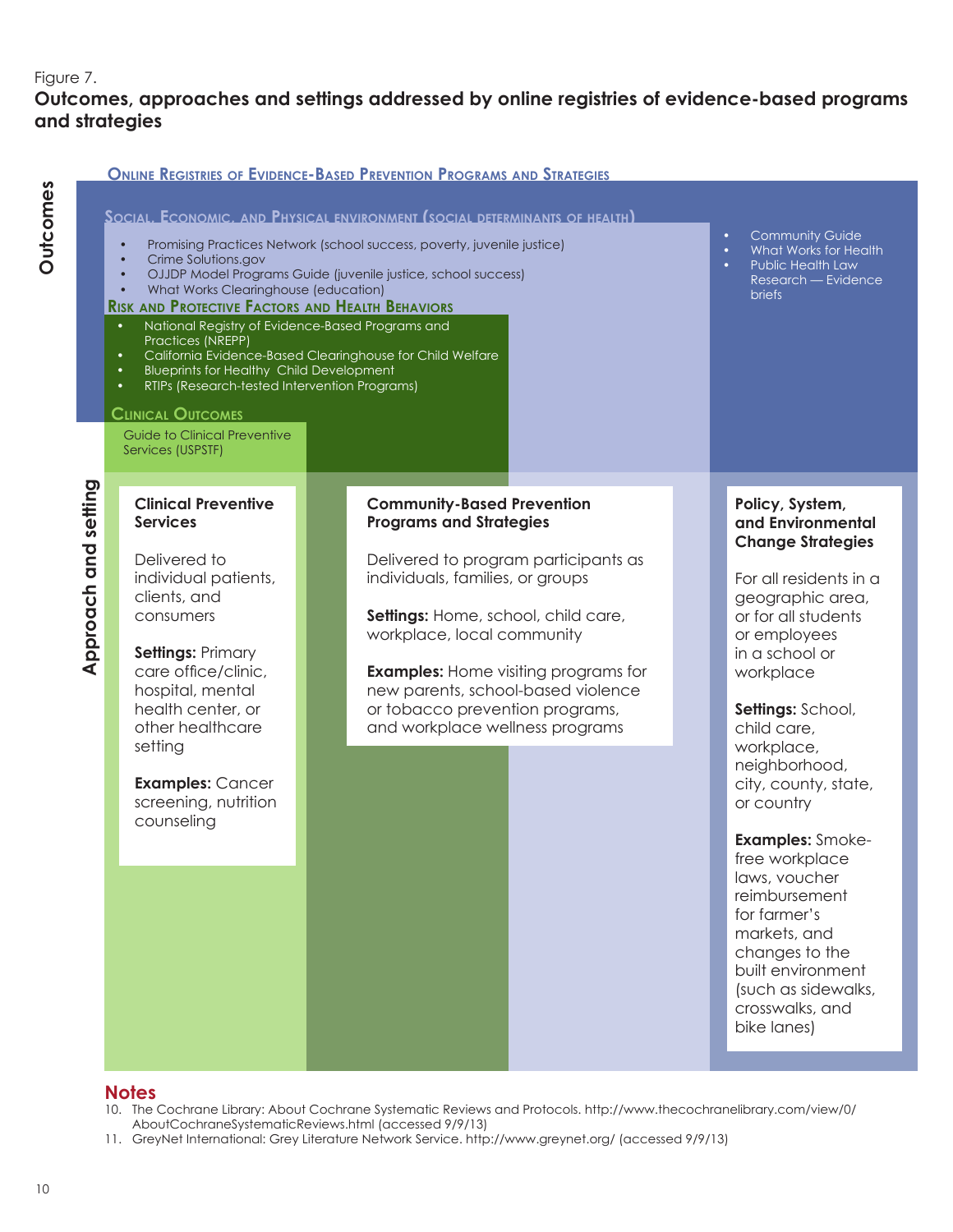# **Guide to evidence-based prevention**

# **Part 3. One-stop guide to evidence for Ohio's prevention priorities**

The following matrix lists priority areas from the **[National Prevention Strategy](http://www.surgeongeneral.gov/initiatives/prevention/strategy/)**, related prevention priorities from Ohio's **[2012-2014 State Health Improvement Plan](http://www.odh.ohio.gov/~/media/ODH/ASSETS/Files/lhd/Ohio%202012-14%20SHIP.ashx)** and sources of evidence-based strategies that meet the following criteria:

- Nationally-recognized credible source recommended as a "go-to" or "gold standard" resource by Ohio subject-matter experts
- User-friendly website or report that lists specific recommended strategies that can be implemented in a community setting, including policy and environmental change approaches

### Figure 8. **Credible and user-friendly sources of evidence-based prevention**

| <b>National</b><br><b>Prevention</b><br><b>Strategy</b><br>priorities | <b>Related</b><br><b>State Health</b><br>Improvement<br><b>Plan prevention</b><br>priority for Ohio | Most credible and user-friendly sources for prevention strategies in the<br>community setting (click titles for links)                                                                                                                                                                                                                                                                                                                                                                                                                                                                                                                                                                                                                                                                                                                                                                                                           |
|-----------------------------------------------------------------------|-----------------------------------------------------------------------------------------------------|----------------------------------------------------------------------------------------------------------------------------------------------------------------------------------------------------------------------------------------------------------------------------------------------------------------------------------------------------------------------------------------------------------------------------------------------------------------------------------------------------------------------------------------------------------------------------------------------------------------------------------------------------------------------------------------------------------------------------------------------------------------------------------------------------------------------------------------------------------------------------------------------------------------------------------|
| <b>Tobacco free</b><br>living                                         | Chronic disease                                                                                     | $\bullet$<br><b>Community Guide: Click on "Tobacco"</b><br>What Works for Health: Click on "Tobacco use"<br>$\bullet$<br>Best Practices for Comprehensive Tobacco Control Programs, Centers for Disease<br>$\bullet$<br>Control and Prevention (2007): Downloadable report                                                                                                                                                                                                                                                                                                                                                                                                                                                                                                                                                                                                                                                       |
| Preventing<br>drug abuse<br>and excessive<br>alcohol use              | None                                                                                                | <b>Community Guide:</b> Click on "Alcohol - excessive consumption"<br>$\bullet$<br>What Works for Health: Click on "Alcohol use" and "Community safety"<br>$\bullet$<br>National Registry of Evidence-Based Programs and Practices (NREPP): Use advanced<br>$\bullet$<br>search function to find interventions by areas of interest, outcome categories, settings,<br>and population characteristics<br>Preventing Mental, Emotional, and Behavioral Disorders Among Young People (2009<br>$\bullet$<br>IOM report): Downloadable report                                                                                                                                                                                                                                                                                                                                                                                         |
| <b>Healthy eating</b>                                                 | Chronic disease                                                                                     | What Works for Health: Click on "Diet and exercise"<br>$\bullet$<br>Accelerating Progress in Obesity Prevention (2012 IOM report): Downloadable report<br>$\bullet$<br>Community Guide: Click on "Nutrition," "Obesity," and "Cardiovascular disease"<br>$\bullet$<br><b>USDA Nutrition Evidence Library:</b> Systematic reviews on specific nutrition topics<br>$\bullet$<br>HPIO Crosswalk: Recommended strategies to promote healthy eating<br>$\bullet$                                                                                                                                                                                                                                                                                                                                                                                                                                                                      |
| <b>Active living</b>                                                  | Chronic disease                                                                                     | Community Guide: Click on "Physical activity," "Obesity," "Cardiovascular disease"<br>$\bullet$<br><b>What Works for Health:</b> Click on "Diet and exercise"<br>$\bullet$<br>Accelerating Progress in Obesity Prevention (2012 IOM report): Downloadable report<br>$\bullet$<br>Strategies to Increase Physical Activity Among Youth (2012 DHHS report):<br>$\bullet$<br>Downloadable report<br>HPIO crosswalk: Recommended strategies to promote physical activity<br>$\bullet$                                                                                                                                                                                                                                                                                                                                                                                                                                                |
| <b>Injury and</b><br>violence free<br>living                          | Injury and<br>violence                                                                              | Community Guide: Click on "Motor vehicle injury" and "Violence"<br>$\bullet$<br>What Works for Health: Click on "Community safety," "Health behaviors," "Social and<br>$\bullet$<br>economic factors," or use keyword search<br>Blueprints for Healthy Youth Development (includes healthy relationships and violence<br>$\bullet$<br>prevention): Click on "program search"<br>CDC: Effective and Promising Practices - Child Maltreatment: Lists effective programs<br>$\bullet$<br>National Registry of Evidence-Based Programs and Practices (NREPP): Use advanced<br>$\bullet$<br>search function to find interventions by areas of interest, outcome categories, settings,<br>and population characteristics<br>CDC Compendium of Effective Fall Interventions: What Works for Community-Dwelling<br>$\bullet$<br>Older Adults, 2nd Edition: Downloadable report<br>Also see "Preventing drug abuse" category<br>$\bullet$ |
| <b>Reproductive</b><br>and sexual<br>health                           | Infant mortality/<br>premature birth                                                                | Community Guide: Click on "HIV/AIDS, STIs, pregnancy;" or "Birth defects"<br>$\bullet$<br>What Works for Health: Click on "Sexual activity," "Family and social support," "Access<br>$\bullet$<br>to care," "Income," or use keyword search<br>Teen Pregnancy Prevention - Evidence-based Programs Database: Lists effective<br>$\bullet$<br>programs                                                                                                                                                                                                                                                                                                                                                                                                                                                                                                                                                                            |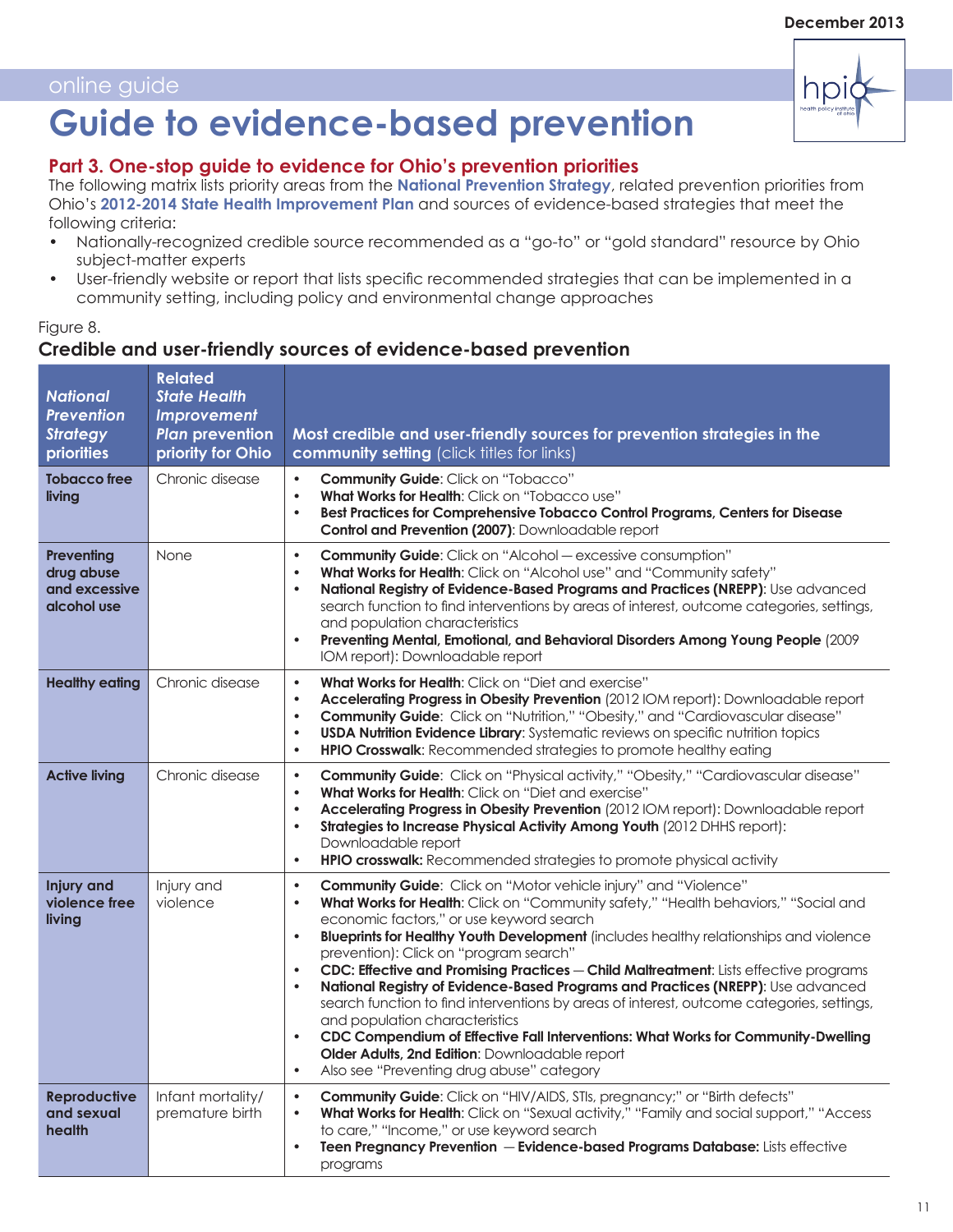# Figure 8. **Credible and user-friendly sources of evidence-based prevention (cont.)**

| <b>National</b><br><b>Prevention</b><br><b>Strategy</b><br>priorities                                                                                                                                                                                                                                                                                                                                                                                                                                                                                                                                     | <b>Related</b><br><b>State Health</b><br><b>Improvement</b><br><b>Plan prevention</b><br><b>Priority for Ohio</b> | Most credible and user-friendly sources for prevention strategies in the<br>community setting (click titles for links)                                                                                                                                                                                                                                                                                                                                                                                                                                                                                                                                                                                                                                                                                                                                                                                                                                                                                                                                                                                                                                                                                                                                                                                                                                                             |
|-----------------------------------------------------------------------------------------------------------------------------------------------------------------------------------------------------------------------------------------------------------------------------------------------------------------------------------------------------------------------------------------------------------------------------------------------------------------------------------------------------------------------------------------------------------------------------------------------------------|-------------------------------------------------------------------------------------------------------------------|------------------------------------------------------------------------------------------------------------------------------------------------------------------------------------------------------------------------------------------------------------------------------------------------------------------------------------------------------------------------------------------------------------------------------------------------------------------------------------------------------------------------------------------------------------------------------------------------------------------------------------------------------------------------------------------------------------------------------------------------------------------------------------------------------------------------------------------------------------------------------------------------------------------------------------------------------------------------------------------------------------------------------------------------------------------------------------------------------------------------------------------------------------------------------------------------------------------------------------------------------------------------------------------------------------------------------------------------------------------------------------|
| <b>Mental and</b><br>emotional<br>wellbeing                                                                                                                                                                                                                                                                                                                                                                                                                                                                                                                                                               | Integration of<br>physical and<br>behavioral health<br>care                                                       | <b>Community Guide: Click on "Mental health"</b><br>$\bullet$<br>What Works for Health: Click on "Family and social support," "Access to care,"<br>$\bullet$<br>"Community safety," "Built environment," or use keyword search<br>Preventing Mental, Emotional, and Behavioral Disorders Among Young People (2009<br>$\bullet$<br>IOM report): Downloadable report<br>National Registry of Evidence-Based Programs & Practices (NREPP): Use advanced<br>$\bullet$<br>search function to find interventions by areas of interest, outcome categories, settings,<br>and population characteristics<br>Suicide Prevention Resource Center Best Practice Registry: Lists effective programs<br>$\bullet$<br>Also see "Preventing drug abuse" category<br>$\bullet$                                                                                                                                                                                                                                                                                                                                                                                                                                                                                                                                                                                                                     |
| <b>Not</b><br>applicable                                                                                                                                                                                                                                                                                                                                                                                                                                                                                                                                                                                  | Infectious disease                                                                                                | Community Guide: Click on "HIV/AIDS, STIs, and pregnancy" or "Vaccination"<br>$\bullet$<br>What Works for Health: Click on "Sexual activity," Access to care" or use keyword<br>$\bullet$<br>search<br>Program Operations Guidelines for STD Prevention: Community and Individual Behavior<br>$\bullet$<br>Change Interventions: Downloadable report                                                                                                                                                                                                                                                                                                                                                                                                                                                                                                                                                                                                                                                                                                                                                                                                                                                                                                                                                                                                                               |
| The following<br>organizations provided<br>subject-matter expertise<br>for compiling the above<br>sources:<br>Alcohol and Drug<br>$\bullet$<br>Abuse Prevention<br>Association of Ohio<br><b>Bureau of Infectious</b><br>$\bullet$<br>Diseases, Ohio<br>Department of Health<br>Drug Free Action<br>$\bullet$<br>Alliance<br>Ohio Academy of<br>$\bullet$<br><b>Nutrition and Dietetics</b><br>Ohio Adolescent<br><b>Health Partnership</b><br>Ohio Chronic Disease<br>$\bullet$<br>Workgroup<br>Ohio Collaborative<br>$\bullet$<br>to Prevent Infant<br>Mortality<br>Ohio Injury Prevention<br>$\bullet$ |                                                                                                                   | Ohio's statewide plans to improve population health<br>Ohio 2012-2014 State Health Improvement Plan (SHIP)<br>$\bullet$<br>Ohio Department of Health 2013-2014 Strategic Plan<br>$\bullet$<br><b>Ohio's Commitment to Prevent Infant Mortality</b><br>$\bullet$<br>Ohio Injury Prevention Partnership, Child Injury Action Group Strategic<br>$\bullet$<br>Plan 2011-2016<br>Ohio Injury Prevention Partnership, Ohio Older Adult Falls Prevention<br>$\bullet$<br><b>Coalition State Plan 2010-2014</b><br>Pathways in Prevention: A Roadmap for Change: Ohio's Plan for Sexual<br>$\bullet$<br>and Intimate Partner Violence Prevention<br>Ohio Prescription Drug Abuse Task Force, Final Report Task Force<br>$\bullet$<br><b>Recommendations</b><br>Ohio Suicide Prevention Foundation Strategic Plan 2013-2016<br>$\bullet$<br>Ohio Comprehensive Cancer Control Plan 2011-2014<br>$\bullet$<br><b>Ohio Adolescent Health Strategic Plan</b><br>$\bullet$<br>Ohio's Plan to Prevent and Reduce Chronic Disease: 2014-2018<br>Ohio Strategic Prevention Framework (Ohio Mental Health and Addiction<br>$\bullet$<br>Services)<br>Interagency Prevention Consortium Strategic Enhancement Plan (Ohio<br>$\bullet$<br><b>Mental Health and Addiction Services)</b><br>Transforming Payment for a Healthier Ohio, Ohio's State Health Care<br>$\bullet$<br><b>Innovation Plan</b> |
| Ohio Mental Health<br>$\bullet$<br>and Addiction<br>Ohio Sexual and<br>$\bullet$<br>Intimate Parter<br>Violence Prevention<br>Consortium Services<br>(OMHAS)<br><b>Tobacco Free Ohio</b>                                                                                                                                                                                                                                                                                                                                                                                                                  |                                                                                                                   | <b>Ohio's statewide prevention organizations</b><br>Using the National Prevention Strategy as a framework for prevention<br>topics, the following "family tree" maps out statewide organizations that<br>focus on prevention and are membership organizations (or "umbrella"<br>groups) that represent several smaller groups or local partners.<br>Click here for a family tree of Ohio prevention organizations (pdf, 11                                                                                                                                                                                                                                                                                                                                                                                                                                                                                                                                                                                                                                                                                                                                                                                                                                                                                                                                                         |
| Alliance                                                                                                                                                                                                                                                                                                                                                                                                                                                                                                                                                                                                  |                                                                                                                   | pages)                                                                                                                                                                                                                                                                                                                                                                                                                                                                                                                                                                                                                                                                                                                                                                                                                                                                                                                                                                                                                                                                                                                                                                                                                                                                                                                                                                             |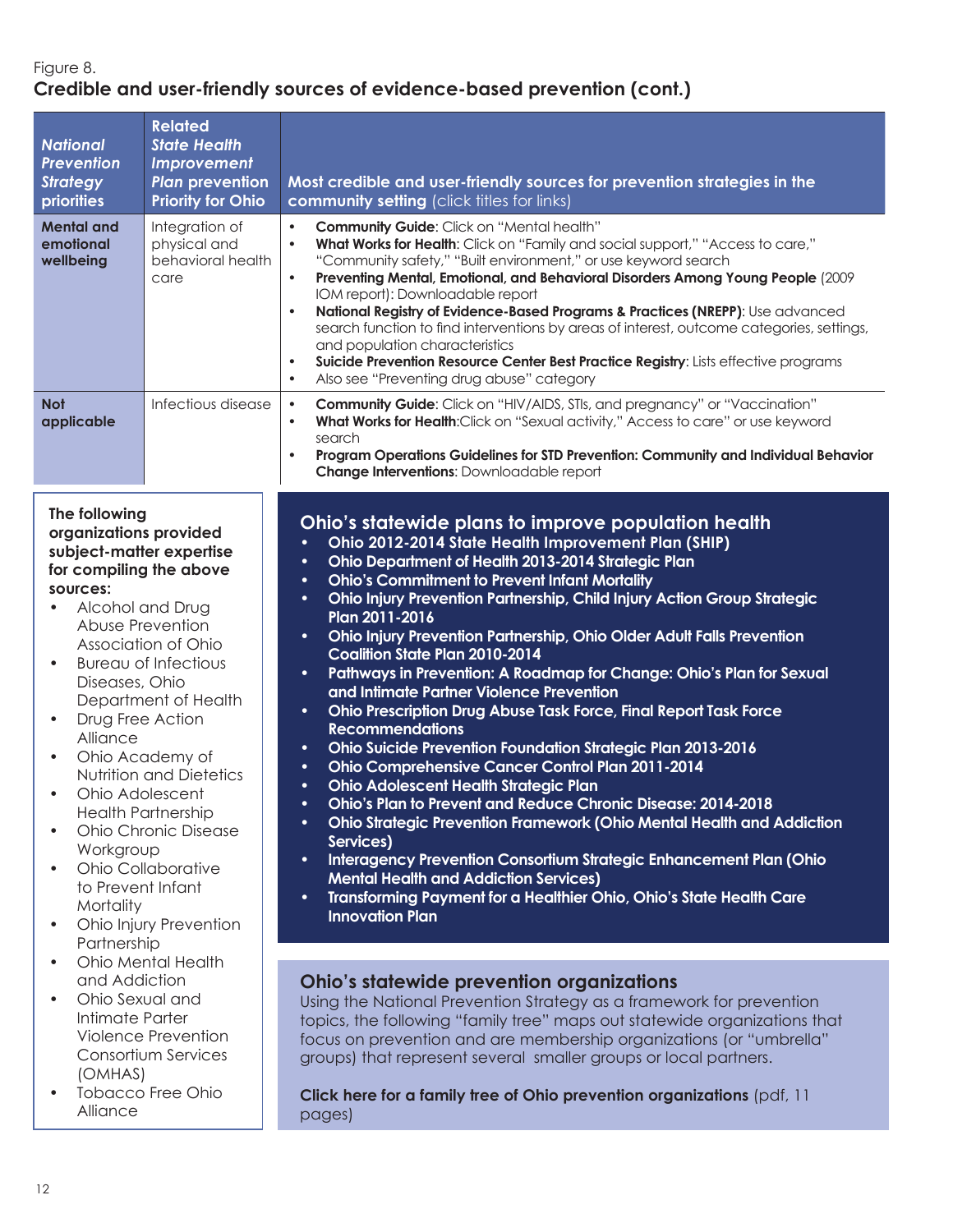

# **Guide to evidence-based prevention**

# **Part 4. Additional resources**

#### **Evidence-based public health online and in-person training courses**

(**Note**: bolded titles are links)

- **• [Understanding Evidence](http://vetoviolence.cdc.gov/evidence/#&panel1-1)**. Interactive website from the US Centers for Disease Control and Prevention.
- **• [Ohio Evidence-Based Public Health Course: Pathway to Accreditation](http://www.prchn.org/Evidence-BasedPublicHealthTrainingCourse.aspx)**. In-person training program from the Prevention Research Center at Case Western Reserve University.
- **• [Evidence-Based Public Health Practice](http://cph.osu.edu/practice/evidence-based-public-health-practice)**. Online training course from the Center for Public Health Practice, Ohio State University College of Public Health.
- **• [A Roadmap to Implementing Evidence-based Programs](http://www.nrepp.samhsa.gov/Courses/Implementations/NREPP_0101_0010.html)**. Online training course from the National Registry of Evidence-based Programs and Practices (NREPP),

#### **Links to systematic reviews and evidence registries**

Systematic reviews

- **• [The Guide to Community Preventive Services](http://www.thecommunityguide.org/index.html)** (Community Guide)
- **• [US Preventive Services Task Force \(USPSTF\) Recommendations](http://www.uspreventiveservicestaskforce.org/recommendations.htm)**
- **• [The Cochrane Collaboration](http://www.cochrane.org/)**
- **• [The Campbell Collaboration](http://www.campbellcollaboration.org/)**
- **• [Health Evidence](http://www.healthevidence.org/default.aspx)**

Evidence registries, searchable databases, and compendia

- **• [What Works for Health](http://www.countyhealthrankings.org/roadmaps/what-works-for-health)**
- **• [National Registry of Evidence-based Programs and Practices \(NREPP\)](http://www.nrepp.samhsa.gov/)**
- **• [Promising Practices Network](http://www.promisingpractices.net/programs.asp
)**
- **• [California Evidence-Based Clearinghouse for Child Welfare](http://www.cebc4cw.org/)**
- **• [Blueprints for Healthy Youth Development](http://www.blueprintsprograms.com/)**
- **• [What Works Clearinghouse]( http://ies.ed.gov/ncee/wwc/default.aspx
Crimesolutions.gov http://www.crimesolutions.gov/default.aspx)**
- **• [Public Health Law Research](http://publichealthlawresearch.org/public-health-topics)** ― **Evidence Briefs**
- **• [Office of Juvenile Justice and Delinquency Prevention \(OJJDP\) Model Programs Guide](http://www.ojjdp.gov/mpg/)**
- **• [Research-tested Intervention Programs \(RTIPs\)](http://rtips.cancer.gov/rtips/index.do)**
- **• [The Compendium of Proven Community-Based Prevention Programs, 2013 Edition.](http://healthyamericans.org/report/110/)** New York Academy of Medicine and Trust for America's Health.
- **• [National Prevention Strategy Implementation Toolkit](http://www.astho.org/NPS/Toolkit/)**. Association of State and Territorial Health Officials (ASTHO).
- **• [USDA Nutrition Evidence Library]( http://www.nel.gov/)**
- **• [CDC Compendium of Effective Fall Interventions: What Works for Community-Dwelling Older](http://www.cdc.gov/homeandrecreationalsafety/pdf/cdc_falls_compendium_lowres.pdf  )  [Adults, 2nd Edition](http://www.cdc.gov/homeandrecreationalsafety/pdf/cdc_falls_compendium_lowres.pdf   )**
- **• Teen Pregnancy Prevention** ― **[Evidence-based Programs Database](http://www.hhs.gov/ash/oah/oah-initiatives/teen_pregnancy/db/)**
- **• [Suicide Prevention Resource Center Best Practice Registry](http://www.sprc.org/bpr)**
- **• [Program Operations Guidelines for STD Prevention: Community and Individual Behavior](http://www.cdc.gov/std/program/community.pdf )  [Change Interventions](http://www.cdc.gov/std/program/community.pdf )**
- **• [ENACT Local Policy Database](http://eatbettermovemore.org/sa/policies/
)**
- **• [National Association of County and City Health Officials \(NACCHO\) Model Practice](https://eweb.naccho.org/eweb/DynamicPage.aspx?site=naccho&webcode=mpsearch
)  [Database](https://eweb.naccho.org/eweb/DynamicPage.aspx?site=naccho&webcode=mpsearch
)**
- **• [Association of Maternal and Child Health Programs \(AMCHP\) Innovation Station](http://www.amchp.org/programsandtopics/BestPractices/InnovationStation/Pages/default.aspx)**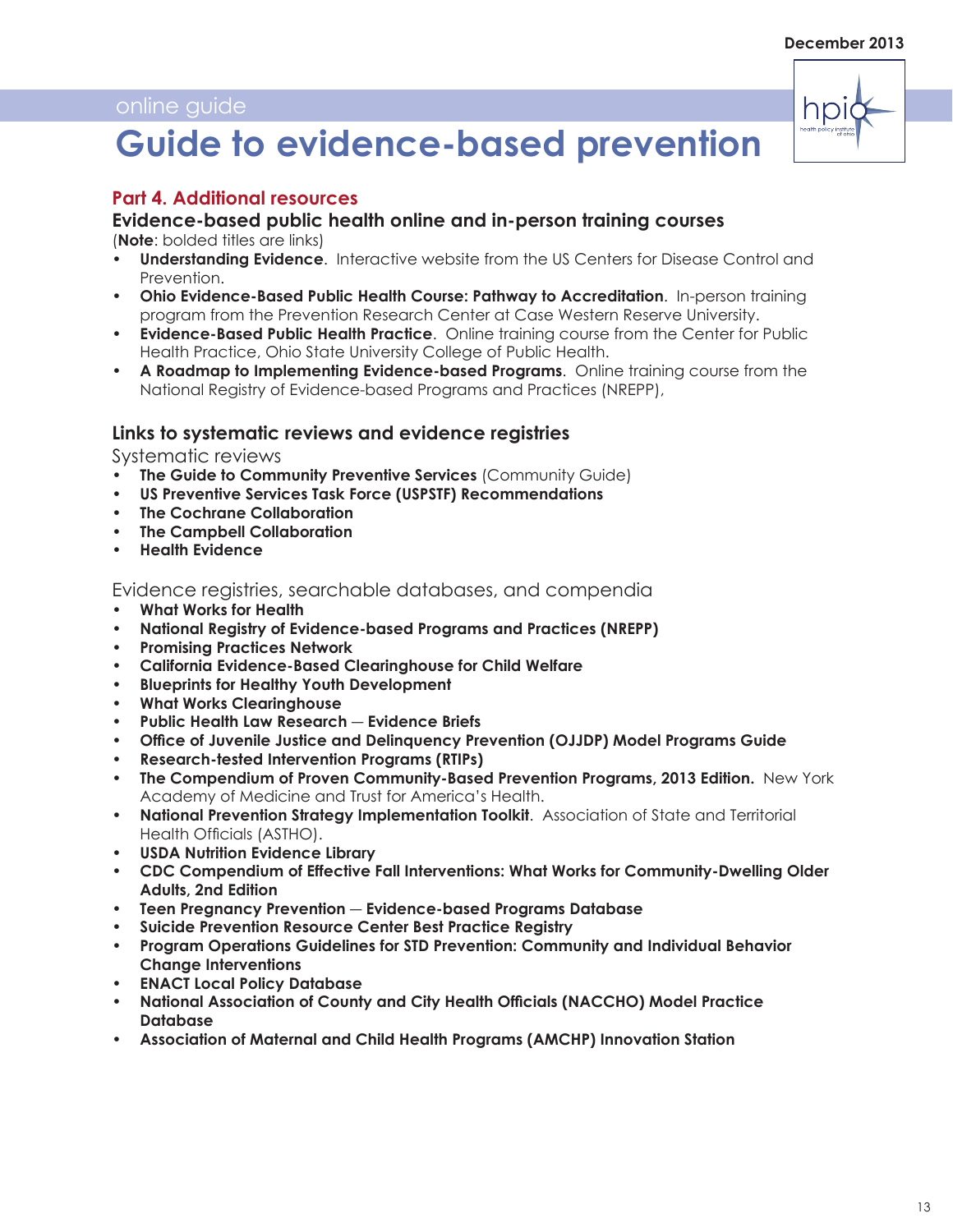#### **Glossary**

Definitions of terms used in this online guide:

**Best available research evidence** ― Evidence used to determine whether or not a prevention program, practice, or policy is actually achieving the outcomes it aims to and in the way it intends. The more rigorous a study's research design, the more compelling the research evidence, indicating whether or not a program, practice, or policy is effectively preventing violence. (Source: Understanding Evidence ― Glossary)

**Contextual evidence** ― Contextual Evidence refers to information about whether or not a strategy "fits" with the context in which it is to be implemented. In other words, contextual evidence provides prevention practitioners with information on whether a strategy is feasible to implement, is useful, and is likely to be accepted by a particular community. (Source: Understanding Evidence ― Glossary)

**Credible** ― The source of the information contributes to how worthy it is of belief when compared to external (who and where it comes from) and internal (independent knowledge of the subject) criteria. (Source: Understanding Evidence — Glossary)

**Evidence-based** *prevention strategies* ― Programs or policies that have been evaluated and demonstrated to be effective in preventing health problems based upon the best-available research evidence, rather than upon personal belief or anecdotal evidence. (Source: HPIO)

**Evidence-based** *practice* ― Evidence-based practice involves making decisions on the basis of the best available scientific evidence, using data and information systems systematically, applying program-planning frameworks, engaging the community in decision making, conducting sound evaluation, and disseminating what is learned. Note: This is the definition adopted by the Public Health Accreditation Board (PHAB). (Source: Brownson, et. al, 2009)

**Evidence-based** *public health* ― The process of integrating science-based interventions with community preferences to improve the health of populations. (Source: Kohatsu, et. al. 2004)

**Experiential evidence** ― The collective experience and expertise of those who have practiced or lived in a particular setting. It also includes the knowledge of subject matter experts. This insight, understanding, skill and expertise is accumulated over time and is often referred to as intuitive or tacit knowledge. (Source: Understanding Evidence -Glossary)

Fidelity — The degree to which a program, practice, or policy is conducted in the way that it was intended to be conducted. This is particularly important during replication, where fidelity is the extent to which a program, practice, or policy being conducted in a new setting mirrors the way it was conducted in its original setting. (Source: Understanding Evidence ― Glossary)

**Grey literature** ― Electronic and print format documents produced by government agencies, academic institutions, and other organizations not controlled by commercial publishing. (Source: GreyNet International)

**Implementation guidance** ― Resources such as training, coaching, technical assistance, manuals/guides, curricula, policy templates, or other documentation that help practitioners to implement a strategy as intended. Implementation guidance is typically created by the original developers of a program in order to facilitate replication. (Source: HPIO)

**Peer-reviewed literature** ― Articles and reports that have gone through a formal process to assess quality, accuracy, and validity. (Source: HPIO)

**Policy, system and environmental change (PSEC)** — Policy, system and environmental change is a way to modify the environment to make healthy choices practical and available to all community members. See "**[What is 'Policy, System,](http://a5e8c023c8899218225edfa4b02e4d9734e01a28.gripelements.com/pdf/OWPN/owpn_psec_factsheet.pdf)  [and Environmental Change'?](http://a5e8c023c8899218225edfa4b02e4d9734e01a28.gripelements.com/pdf/OWPN/owpn_psec_factsheet.pdf)**" fact sheet. (Source: Cook County Department of Public Health and the Public Health. Institute of Metropolitan Chicago)

**Population health** — The health outcomes of a group of individuals, including the distribution of such outcomes within the group. The field of population health focuses on the determinants of health (including medical care, public health interventions, social environment, physical environment, genetics, and individual behavior) and the policies and programs that influence those determinants and reduce health disparities among population groups. (Source: Kindig and Stoddart, 2003)

**Prevention** — A systematic process that promotes healthy behaviors and reduces the likelihood or frequency of an incident, condition, or illness. Ideally, prevention addresses health problems before they occur, rather than after people have shown signs of disease or injury. Prevention — A systematic process that promotes healthy behaviors and reduces the likelihood or frequency of an incident, condition, or illness. Ideally, prevention addresses health problems before they occur, rather than after people have shown signs of disease or injury. (Source: The Prevention Institute)

There are two commonly used systems for classifying levels of prevention. The first is based on the timing of prevention activity relative to the onset of the health problem: Primary, Secondary, and Tertiary. The second classification was developed in the field of substance abuse prevention and refers to the level of risk in the population addressed: Universal, Selected, and Indicated. See boxes on next page.